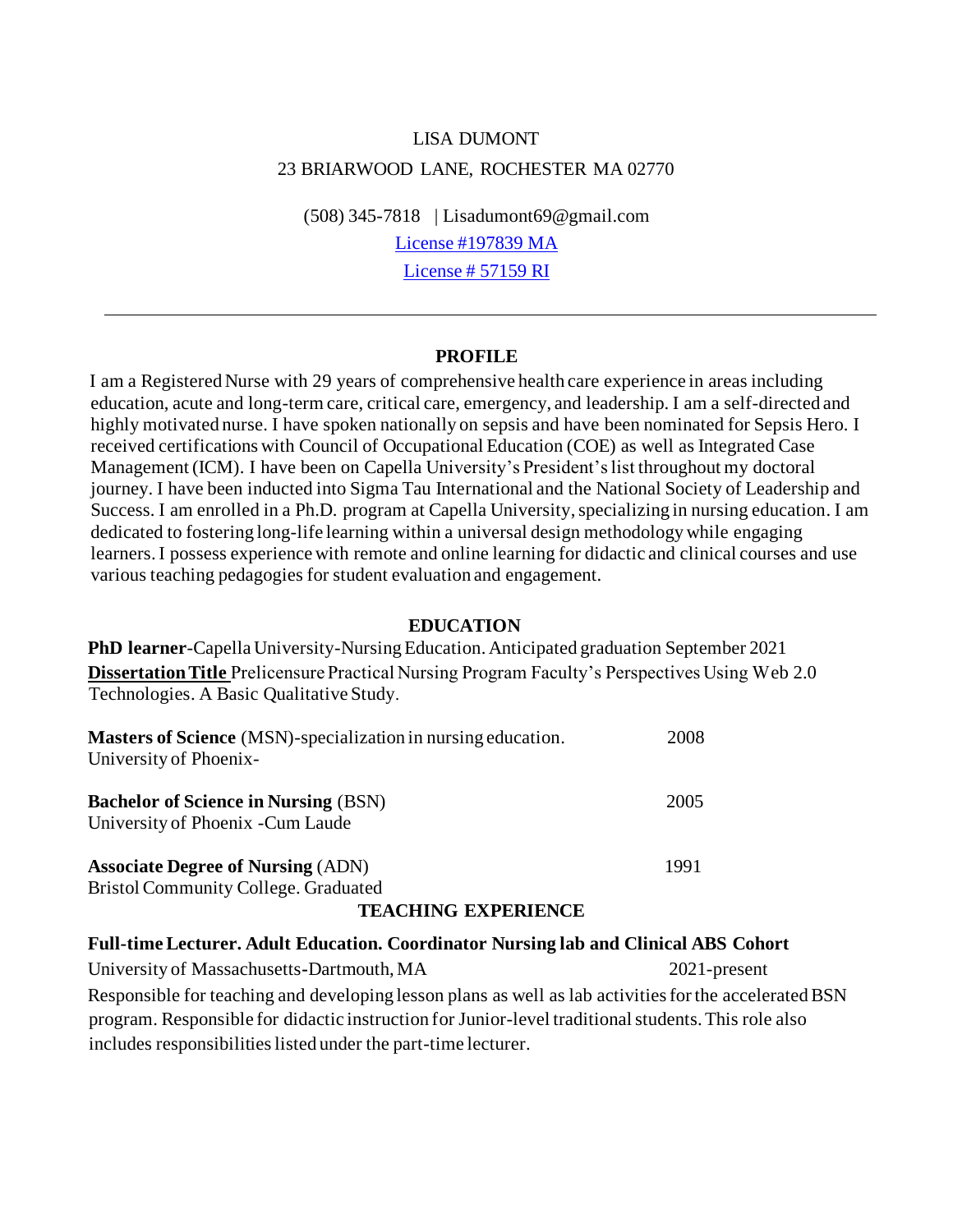# **Part-time Lecturer**

University of Massachusetts-Dartmouth, MA 2018-2021

Didactic courses taught: Senior-level Transition Professional Practice (remote) and Sophomore-level Scholarly Inquiry (remote), taught skills lab for sophomore-level students, and instructor for *medicalsurgical nursing* clinical rotations: Sophomore, Junior, Senior, Mentorship, and Second-degree students.

- Traditional and non-traditional student population
- Responsible for assisting students in an accelerated BSN and traditional programs in the skills lab, didactic, and clinical areas
- Instructs remote learning using various applications for  $25$  to 48 students
- Ability to instruct students with various backgrounds and learning abilities
- Assists with student remediation and educational plans.
- Responsible for developing and integrating lesson plans
- Developed remote (online) course platforms, syllabus, and course content using Blackboard.
- Assists students in meeting clinical objectives through weekly formative and summative evaluations.
- Implements a variety of teaching methods using various technology platforms for student engagement and collaborative learning
- Identifies and provides proactive outreach to at-risk learners including one-on-one support
- Ability to teach, evaluate, and provide learners through Blackboard and Zoom platforms
- Collaborates with program coordinator to implement course objectives and teaching and learning activities
- Received consistently high (4.5-5 of a 5-point scale) end-of-semester ratings from students with positive feedback (comments)
- Uses feedback from peers and students and reflective journaling to make changes to course content.

# **Adjunct Clinical Instructor** 2019-2020

Cape Cod Community College, Hyannis, MA Courses taught: Clinical instruction

- Instructs groups of nine senior-level associate degree nursing students on a medical-surgical unit.
- Implements a variety of teaching strategies to engage learners
- Conducts post-conference critical thinking activities

# **Online Flexpath Nursing Tutor** 2019-present

Capella University, Minneapolis, MN

- Uses various methods to connect to learners such as video conferencing and phone
- Assists learners improve with study habits, techniques, and writing skills
- Assists the learner to expand on knowledge by understanding course content
- Meets with learners one-on-one or in groups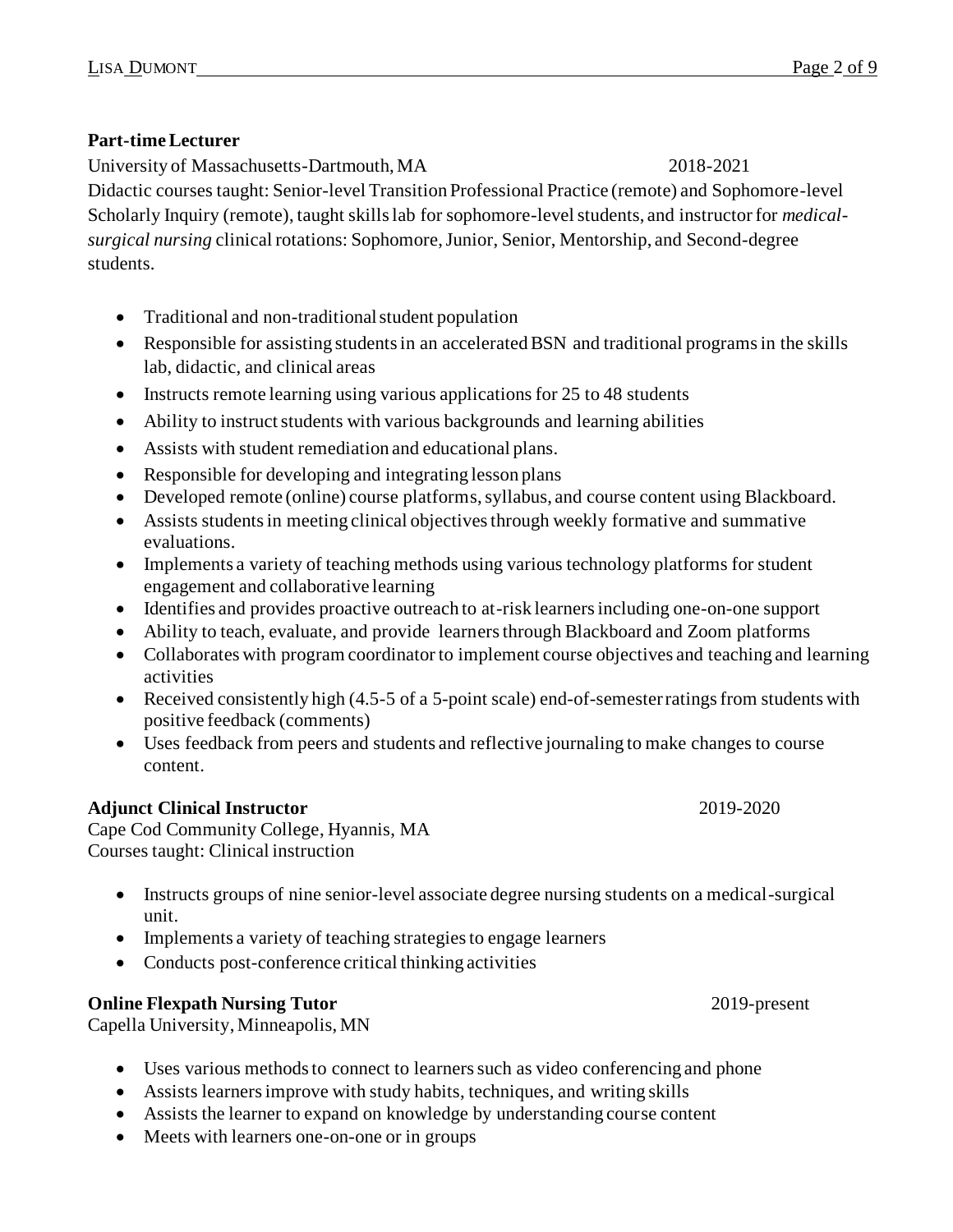- Helps learners in developing and achieving course goals
- Offers collaboration with learners by helping them to think critically
- Participates in monthly professional development
- Completed three of four mandatory applied teaching cour

## **Manager of Education** 2016-2019

Southcoast Visiting Nurse Association Southcoast Health, Fairhaven, MA

- Responsible for staff development for 305 employees
- Re-organized onboarding of new employees
- Developed professional contact hours from ANA
- Responsible for all discipline orientation such as nurses, aides, therapists, social workers, and chaplains
- Facilitates positive change by re-structuring "skills day" as well as re-structuring the competency skill checklist
- Seeks out professional CEs for all disciplines to meet the licensure requirements of MA and RI
- Develops various methods to teach adult learners, such as hands-on activity, storytelling, and case studies.

## **Faculty-Full-time** 2015-2017

Diman Regional School of Practical Nursing Fall River, MA

- Team teach: Teaching Foundations of Nursing, Growth, and Development, and Medical/surgical nursing I and II for 90 students
- Responsible for maintaining accurate and complete student records as required by laws, district policies, and administrative regulations
- Develop, administered, and conduct item analysis for unit exams to evaluate students' progress.
- Act as a positive role model for students and colleagues
- Apply various didactic and clinical teaching modalities
- Ability to instruct students with various backgrounds
- Develop and revise course content
- Assists with student engagement and participation in class and lab
- Works positively with another faculty to meet the departmental nursing mission
- Understands the curriculum framework and the MA Teacher evaluation tool

#### **Faculty-Full-time**

Upper Cape Cod Regional Technical School**,** Bourne, MA 2007- 2009 Practical nurse instructor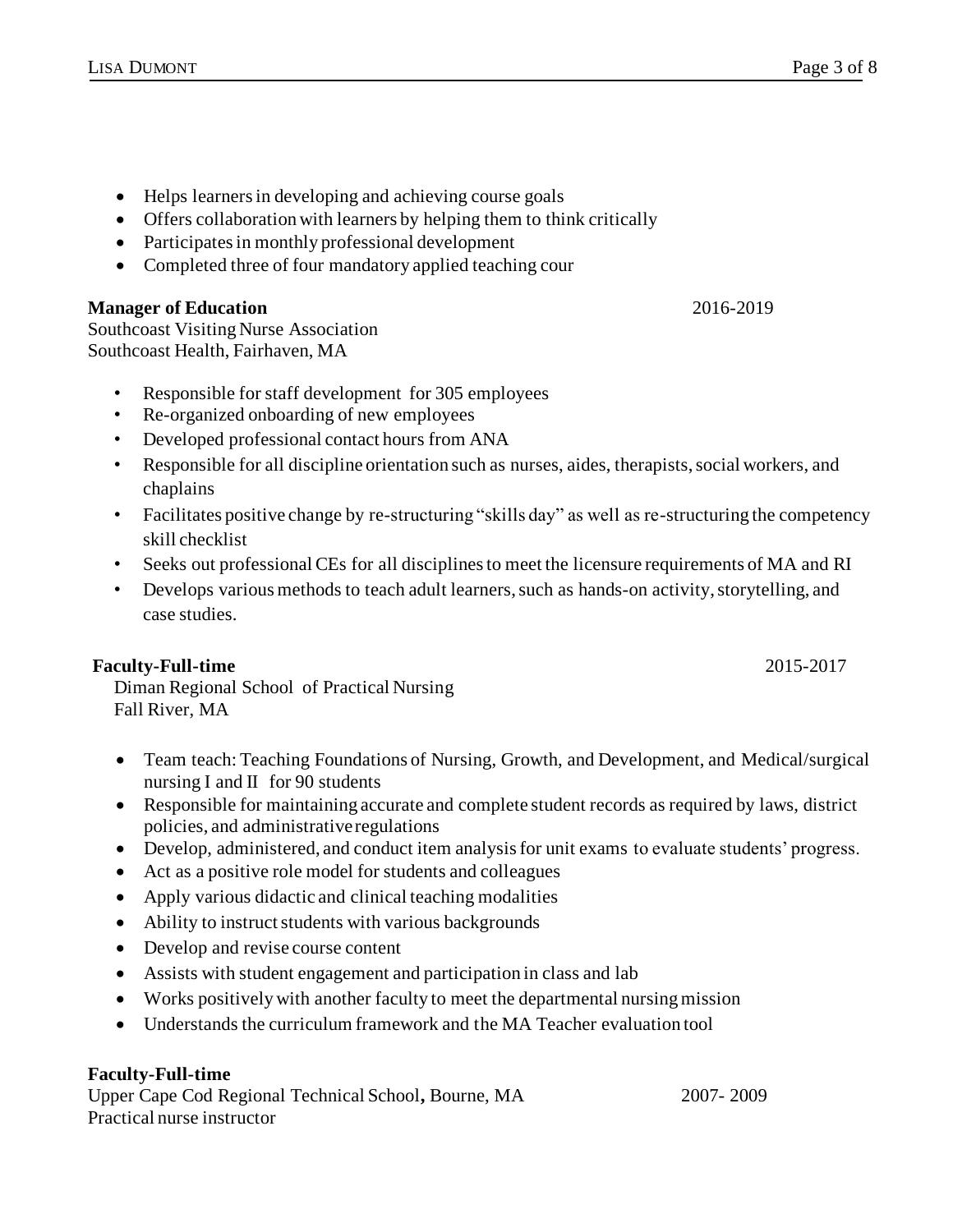- Responsible for didactic/clinical teaching for the practical nurse curriculum for 60 students.
- Assists with the design and development of curriculum for the nursing program.
- Assisted with student remediation and educational plans.
- Selected textbooks, equipment, and other instructional supplies
- Developed implementation course guides and exam/test maps
- Faculty for summer Certified Nursing Assistant program

## **COMMUNITY SERVICE**

Co-chair for leadership Succession for Theta Kappa Chapter of Sigma Theta Tau International- 2021

Member of National Society of Leadership 2021-present

Member of University of Massachusetts – Student Support and Policy Committee 2021-present

Former Member of the Upper Cape Cod Regional Technical School Committee (Vice-Chair) 2010-2014

Participated in the *Budget subcommittee*, *negotiating subcommittee* involved in teacher and administrative contract negotiations, *policy and procedure and sick bank* subcommittees Attended National Conference for School Board Members 2011, 2012, 2013

## **ACCREDITATION/AFFILIATIONS/LICENSES**

|           | • Basic Life Support (BLS) certified                                    | Active                  |
|-----------|-------------------------------------------------------------------------|-------------------------|
|           | • Certificate in Dementia training                                      | $2016$ -present         |
|           | • Yellow Belt for Six Sigma                                             | Present                 |
| $\bullet$ | National Honors Society: Nurses, Sigma Theta Tau International          | 2005-2008; 2018-present |
|           | • Certificate from the Center for Domestic Preparedness (CPD) from FEMA | 2011                    |
| $\bullet$ | Obtained Certification in Integrated Care Management (ICM)              | 2017                    |
| $\bullet$ | Member of National League for Nursing                                   | Active                  |
| $\bullet$ | Certified Pound® fitness instructor                                     | Active                  |
|           | • Certified Barre fitness instructor                                    | Active                  |

## **AWARDS AND RECOGNITION**

| $\bullet$ | Southcoast Health Systems: President's award (Sepsis)                            | 2014 |
|-----------|----------------------------------------------------------------------------------|------|
|           | • National Finalist for the Sepsis Alliance for a Sepsis Hero Award (1 out of 6) | 2014 |
| $\bullet$ | Guest Speaker for Cheetah-Medical to Board of Trustees                           | 2014 |
|           | • Nominated for Individual President's Award                                     | 2013 |
| $\bullet$ | Guest Speaker on sepsis for the Critical Care Conference in Denver Colorado      | 2014 |
|           | Developed an educational article for Cheetah-Medical's website                   | 2014 |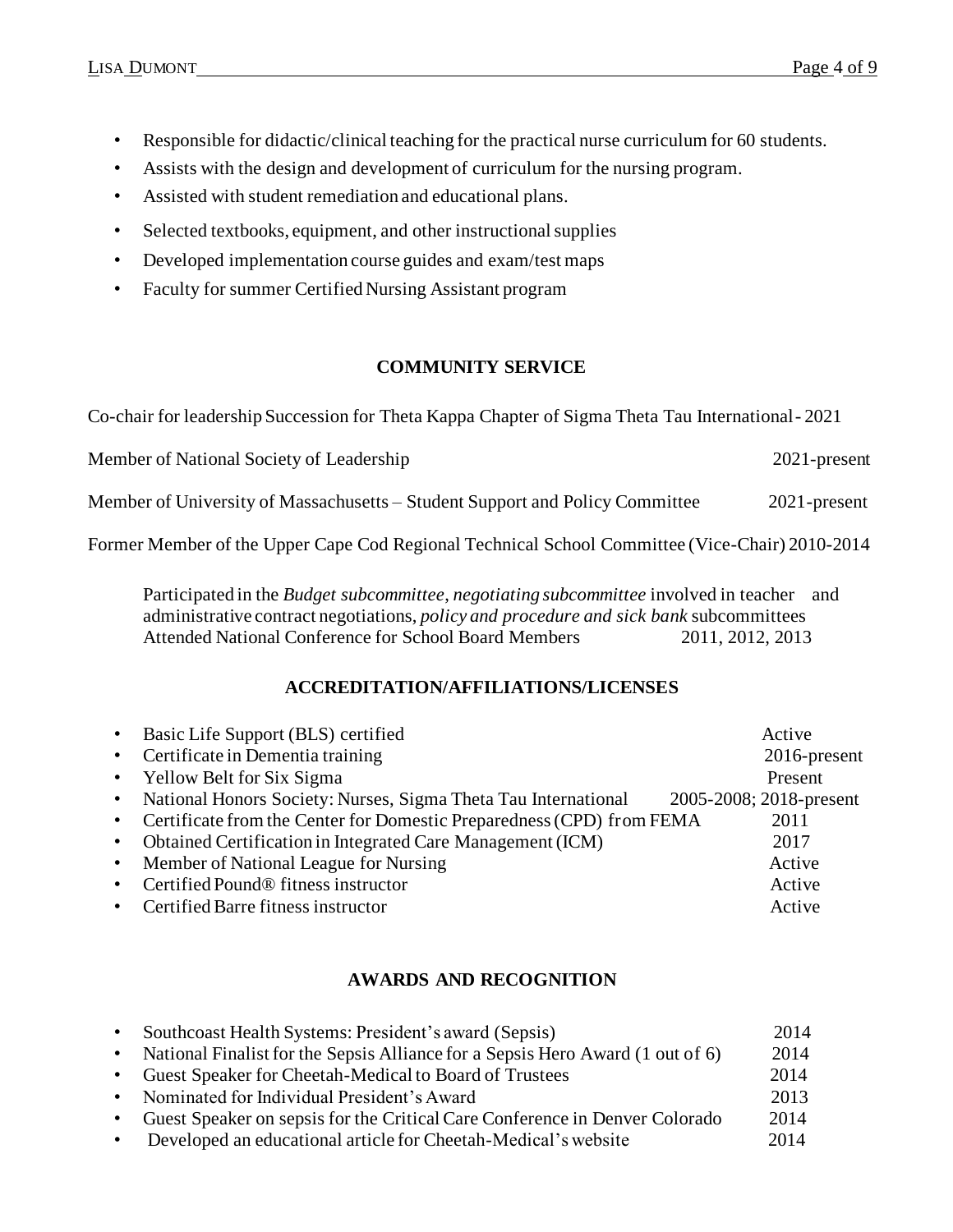Consultant for various hospitals to assist in the development of sepsis programs within the US

#### **Publications**

Development and Implementation of a Sepsis Program. *Journal of Emergency Nursing*, November 2013 *396(60),* 625-629.

## **RELEVANT COURSE WORK: Capella University**

#### **Curriculum Development**

Proficiencies

- Integrated the role of faculty and accreditation process into curriculum development
- Illustrated the components of the traditional curricula model at the undergraduate level.
- Communicated through scholarly knowledge.
- Analyzed the essential components of a nursing curriculum.
- Explored the role of learning within the undergraduate nursing curriculum.
- Synthesized evaluation methods and assessments within program evaluation.
- Critiqued and analyzed concept-based and competency-based curriculum models.

## **Program Evaluation**

**Proficiencies** 

- Prepared developed, and implemented a proposed comprehensive program evaluation for an orientation program for a Visiting Nurse Association
- Maintained ethical considerations such as informed consent, storage of data, and confidentiality of sensitive information
- Participated in program evaluation meetings writing minutes and maintaining project management timelines
- Designed interview and survey questions using the Joint Commission on Standards and American Evaluation Association principles
- Identified vital stakeholders and interested participants through a needs assessment
- Conducted interviews and lead focus groups with participants and stakeholders
- Developed, utilized, and quantified data collection instrumentation
- Collected data through the qualitative and quantitative methodology
- Entered, maintained, and analyzed program related data accurately and effectively per Joint Commission Education Evaluation standards
- Prepared and presented the program evaluation's reports, outcomes, and findings promptly
- Ensured the validity, credibility, and reliability using Appreciative Inquir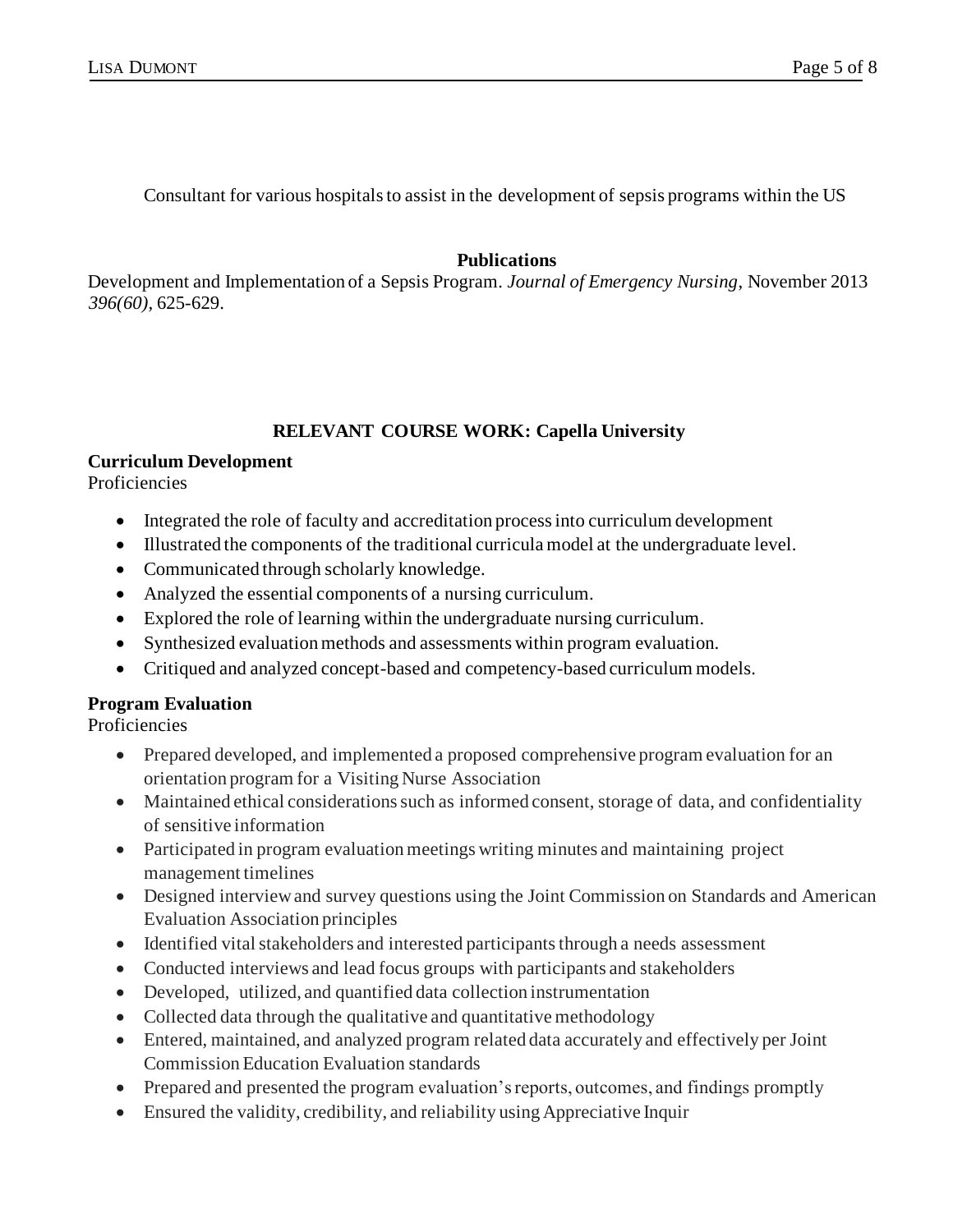# **The Nurse Educator: Faculty Roles and Responsibilities**

Proficiencies

- Critically examined the historical and current trends in higher education and nursing education and the influences of social, economic, political, and institutional forces
- Collaborated with outside constituencies
- Evaluated student issues in clinical and classroom settings
- Evaluated the role of faculty
- Developed ethical decision-making skills.
- Communicated in a manner that is scholarly, professional, and consistent with expectations for members of the education professions.

# **SUMMARY**

# Educational Examples

- Provides educational knowledge through didactic and clinical instruction
- Proficient in a variety of didactic and clinical teaching modalities.
- Developed and revised the curriculum and course content
- Experience with remote and online learning
- Experience with team teaching: teaching Foundations of Nursing, Growth, and Development, Anatomy and Physiology, Medical/surgical nursing I and II, and Family-centered nursing
- Facilitator for student learning in the lab as well as within the clinical environment including Fundaments, Med-Surg I and II, Community and Leadership.
- Developed and revised the student handbook for a PN program
- Installed regulatory changes to meet chapter 70/71 requirements for financial aid.
- Responsible for conducting entrance exams, interviewing students for entrance into the program and offering acceptance letters
- Assisted with the advisory boards as well as attended other advisory boards
- Coordinated new orientation/poor performance meetings and developed educational plans when necessary
- Development of medication administration exam for new hires
- Facilitator and developer for multiple in-services, nursing grand rounds, and including a Contact Education Unit (CEU) programs.
- Clinical coordination
- Development and implementation of educational plans for student remediation
- Development of lesson plans, syllabus, competencies, and exam questions
- Coordinated new orientation/poor performance meetings and developed educational plans when necessary
- Assisted with unit-based rollouts and competencies at or above the 90% compliance with evidence of attendance and skills day participation.
- Development of computer-based learning modules for all RN
- Acts as a mentor to nursing students as well as returning nurses for advanced degrees
- Knowledge and involvement in nursing accreditation/regulation policies and guidelines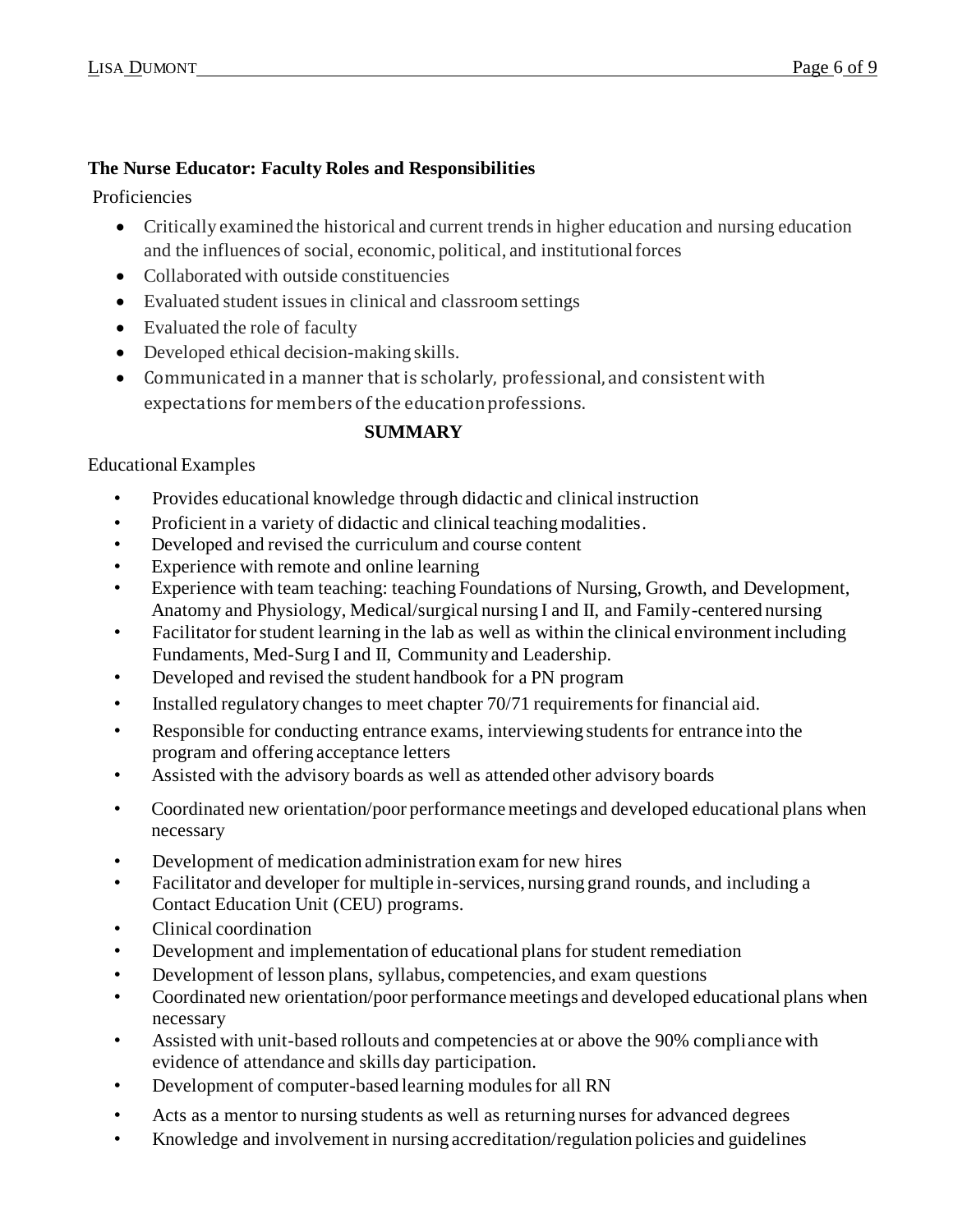- Basic Life Support instructor to all staff.
- Teaching students across the lifespan

#### **LEADERSHIP EXPERIENCE**

#### **Sepsis Coordinator** 2012-2015

South Coast Health, New Bedford, MA

- Responsible for educating and informing all staff of the sepsis initiative and sepsis bundle requirements to promote early recognition and appropriate treatment of sepsis.
- Functioned as a clinical nurse specialist as evidence by assisting in the assessment, identification, and treatment of septic patients by improving recognition and standardizing the response to sepsis across three hospitals.
- Responsible for reducing the mortality rate from 24% to below 10% within a two-year cycle Responsible for cost-saving techniques by evidence of shorter length of stay (LOS): Average (before initiative) for a sepsis diagnosis was seven days. Within two years, LOS was reduced to 2.5 days
- Responsible for development of online competency modules
- Responsible for education for all physicians, nurses, and nurse's aids throughout the system
- Availability by pager to assist in the care of the septic patient (ED, ICU, and Nursing units)
- Change agent; responsible for compliance at the nursing and physician level
- Responsible for maintenance of data and report this data monthly to Physician-in-chief
- Responsible for the development of policies, procedures, and order sets
- Co-Chair for the sepsis steering committee

**Clinical Nursing Supervisor**: South Coast: Tobey Hospital January 2015- Current

# **Clinical Nurse Manager ICU and bed flow facilitator** November 2010-Nov 2012

- Twenty-four-hour responsibility for a 10-bed intensive care unit while coordinating patient care services with physicians and multidisciplinary departments
- Responsible for developing and maintain a balanced budget for my unit
- Development of job description and yearly evaluations
- Supervised and managed 50 staff members
- Responsible for bed flow and room assignment in a 100-bed facility and assessing for bed flow capacity
- Maintained a safe patient-centered environment.
- Completed evaluation/behavior plans before termination
- Collaborated with the leadership team in developing and supporting clinical practice and innovations in care of patients